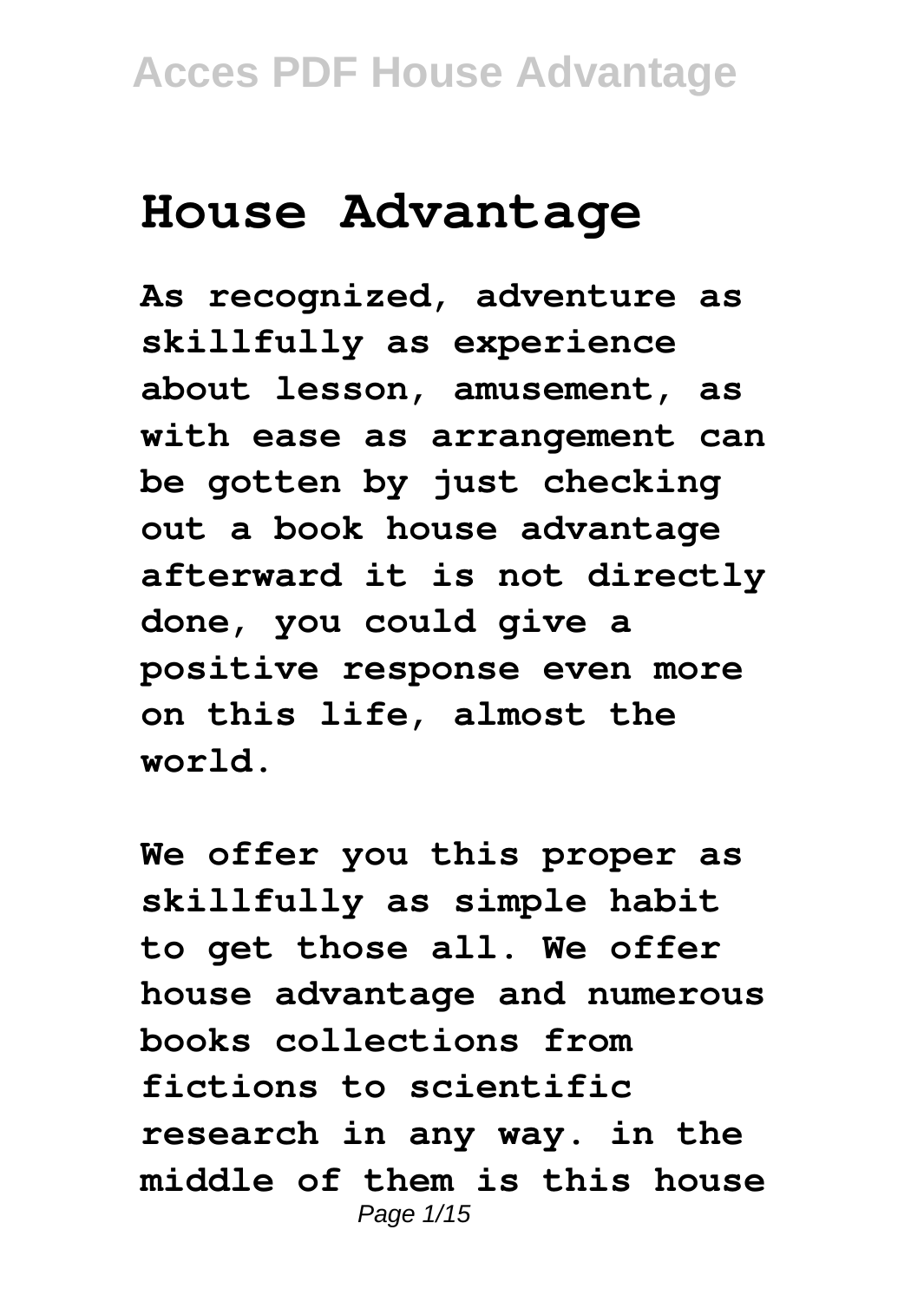**advantage that can be your partner.**

**If you already know what you are looking for, search the database by author name, title, language, or subjects. You can also check out the top 100 list to see what other people have been downloading.**

**Understanding The House Edge - LiveAbout Welcome to In House Advantage. Corporations dedicate entire teams to keep their computers in top condition. Now a days your pc is just as essential for** Page 2/15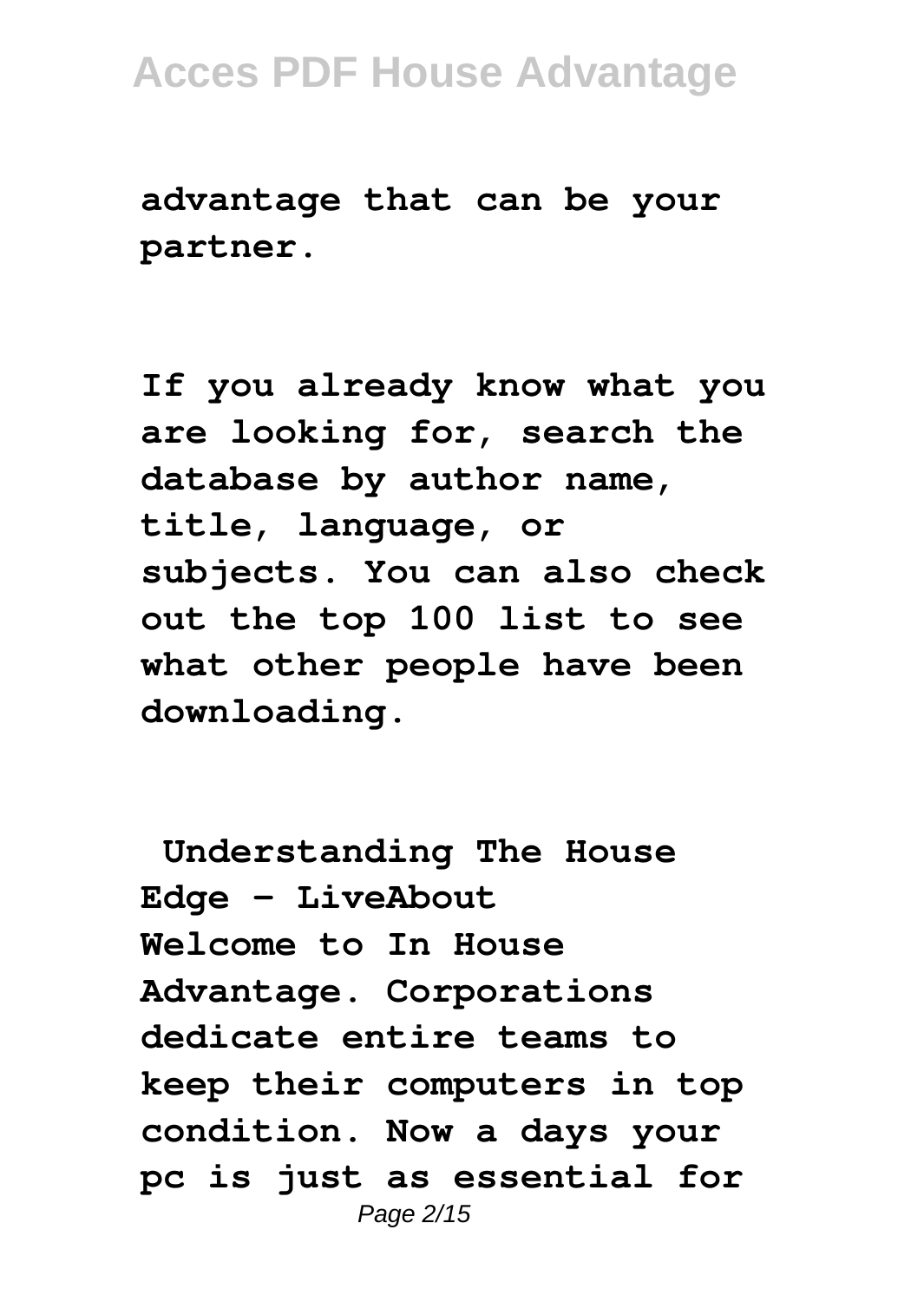**your lifestyle and business. Does nt your computer deserve that same level of care? Now you can have your own personal IT team with In House Advantage. Give your computer the In House Advantage**

**What is House Advantage? | Get Gambling Facts No House Advantage is a new fantasy sports app that gives everyday sports fans the chance to win CASH PRIZES by playing Player Props. The app features daily player props contests as you compete against other players in real time through player props contests across the NBA, NFL, MLB, CFB, CBB,** Page 3/15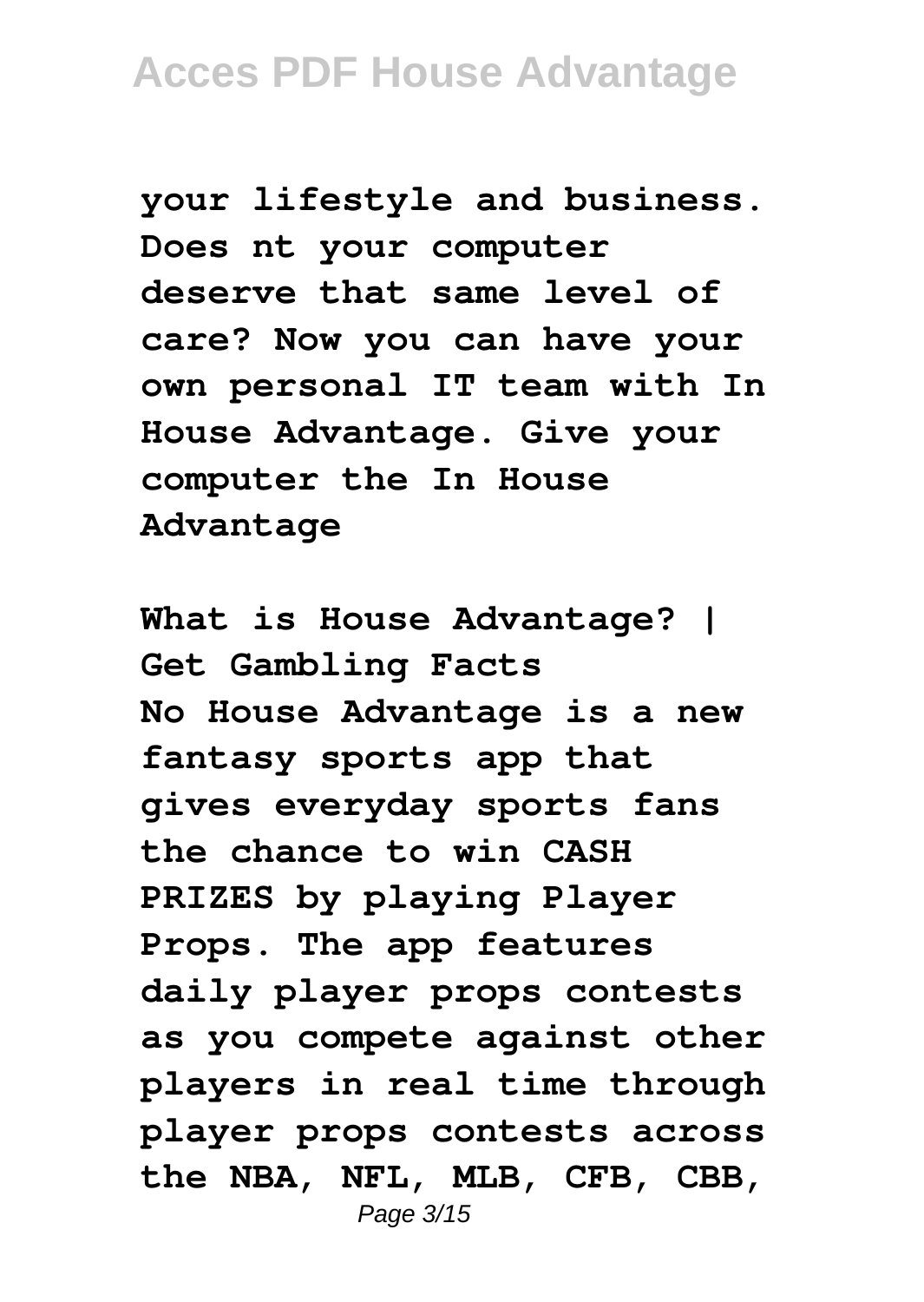#### **PGA, & NASCAR**

**5 Advantages of Building Your Own House The roulette odds and house advantage you can expect depend on a lot of different factors. Different types of rules attached to online roulette will affect how much you can expect in payback, while different bets also come attached to different odds.**

**House Advantage | LinkedIn In-House Marketing Teams Advantages. Cost - It is often cheaper to use the firm's employees to create marketing campaigns. Advertising agency** Page 4/15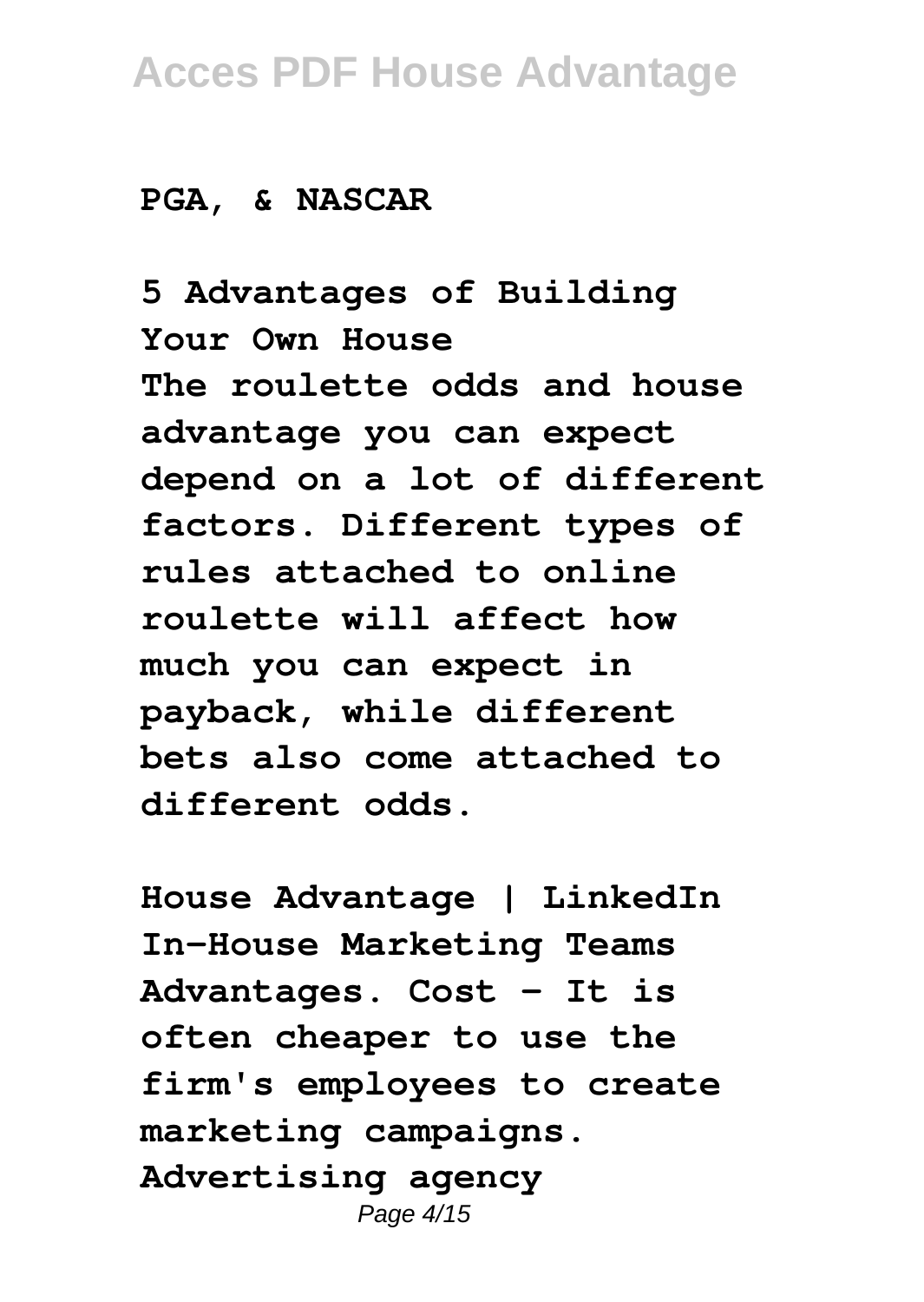**commissions are likely to cost more because you will need to cover their costs and "mark ups". Control the firm has greater control over the promotional campaigns and creative ideas**

**Online Roulette Odds and House Advantage - Best US Casino S The house edge (also known as house take, or house advantage) is the major source of income for casinos. In fact, establishments such as these have predetermined payout odds for every table game they offer in order to profit from each bet placed by their visitors. In some** Page 5/15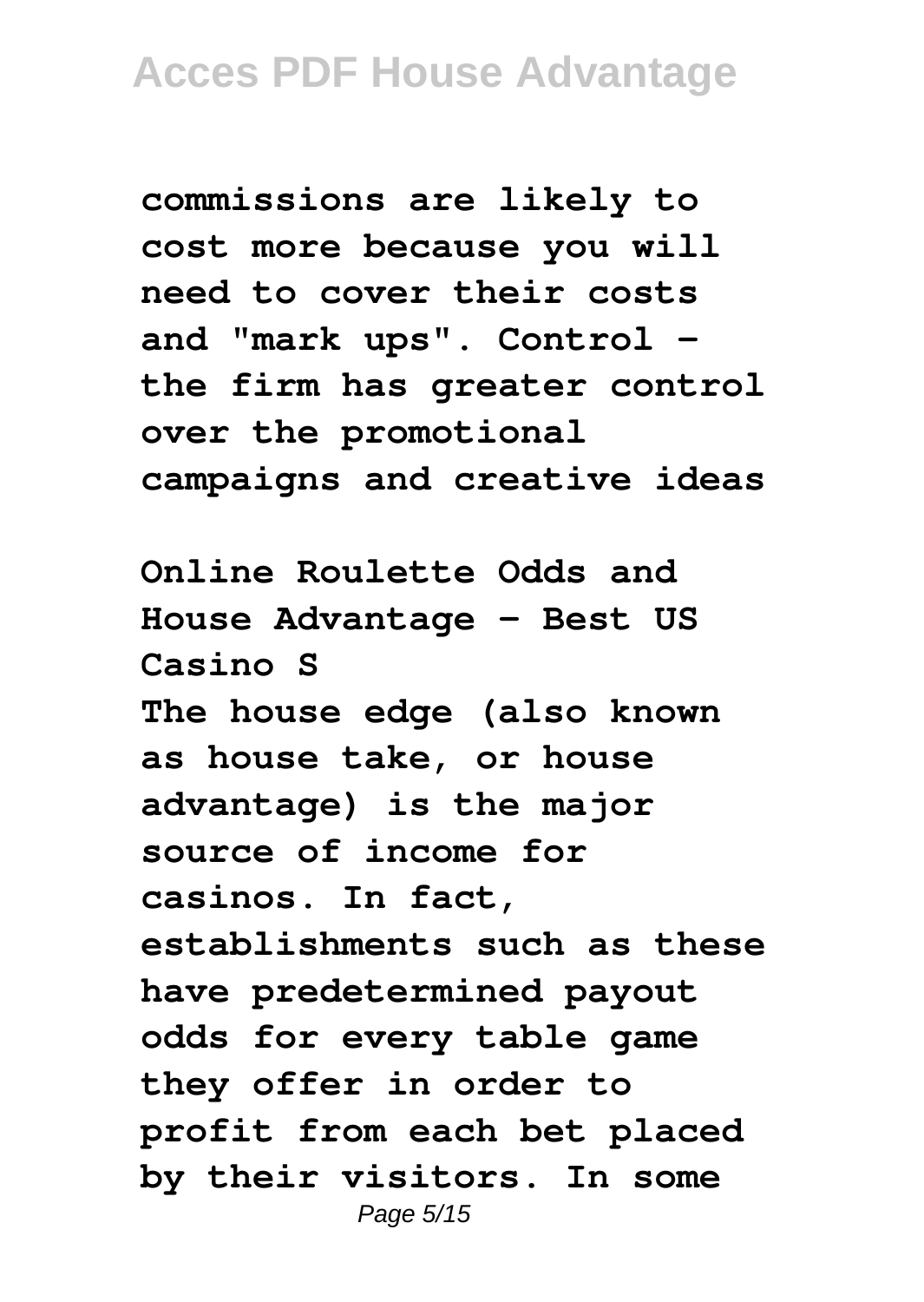**cases the house edge may appear to be insignificant, but, this does not mean it does not have the potential to "consume ...**

**Loyalty Marketing and Consulting Solutions - House Advantage**

**The term "house advantage" refers to the mathematical edge maintained by gambling operators that ensures the house will always end up making money. The house advantage in games, usually given as a percentage, can range from fairly small (less than 1% for blackjack players using basic strategy ) to quite large (about 25% for some blackjack side** Page 6/15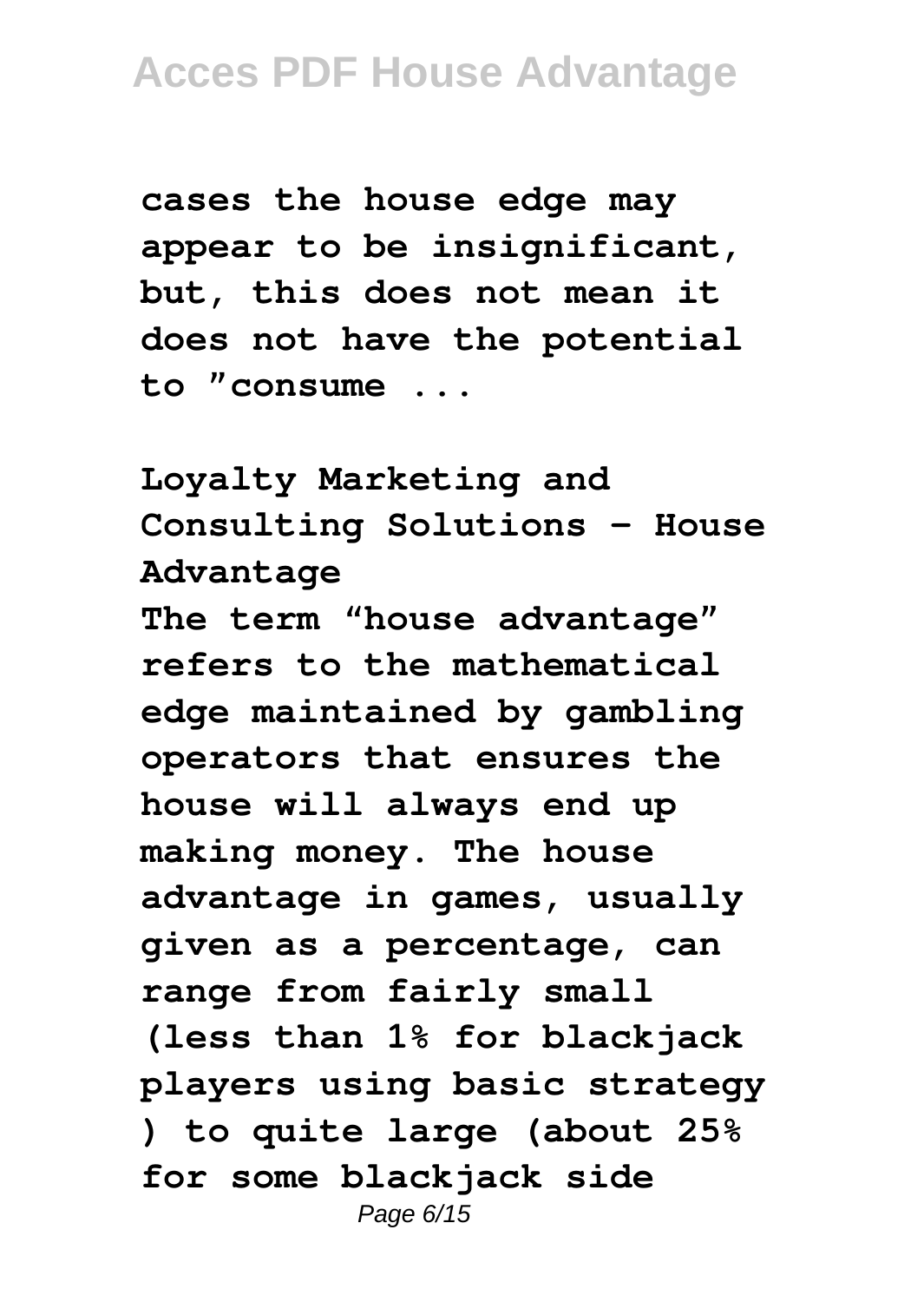#### **bets).**

**Why Does the House Always Win? A Look at Casino Profitability The House Advantage reveals Ma s cutting-edge mathematical insights into the world of statistics and makes them applicable to a wide business audience. He argues that numbers are the key to analyzing nearly everything in the world of business, from how to spot and profit from global market inefficiencies to having multiple backup plans in anticipation of every probability.**

**Understanding the Roulette** Page 7/15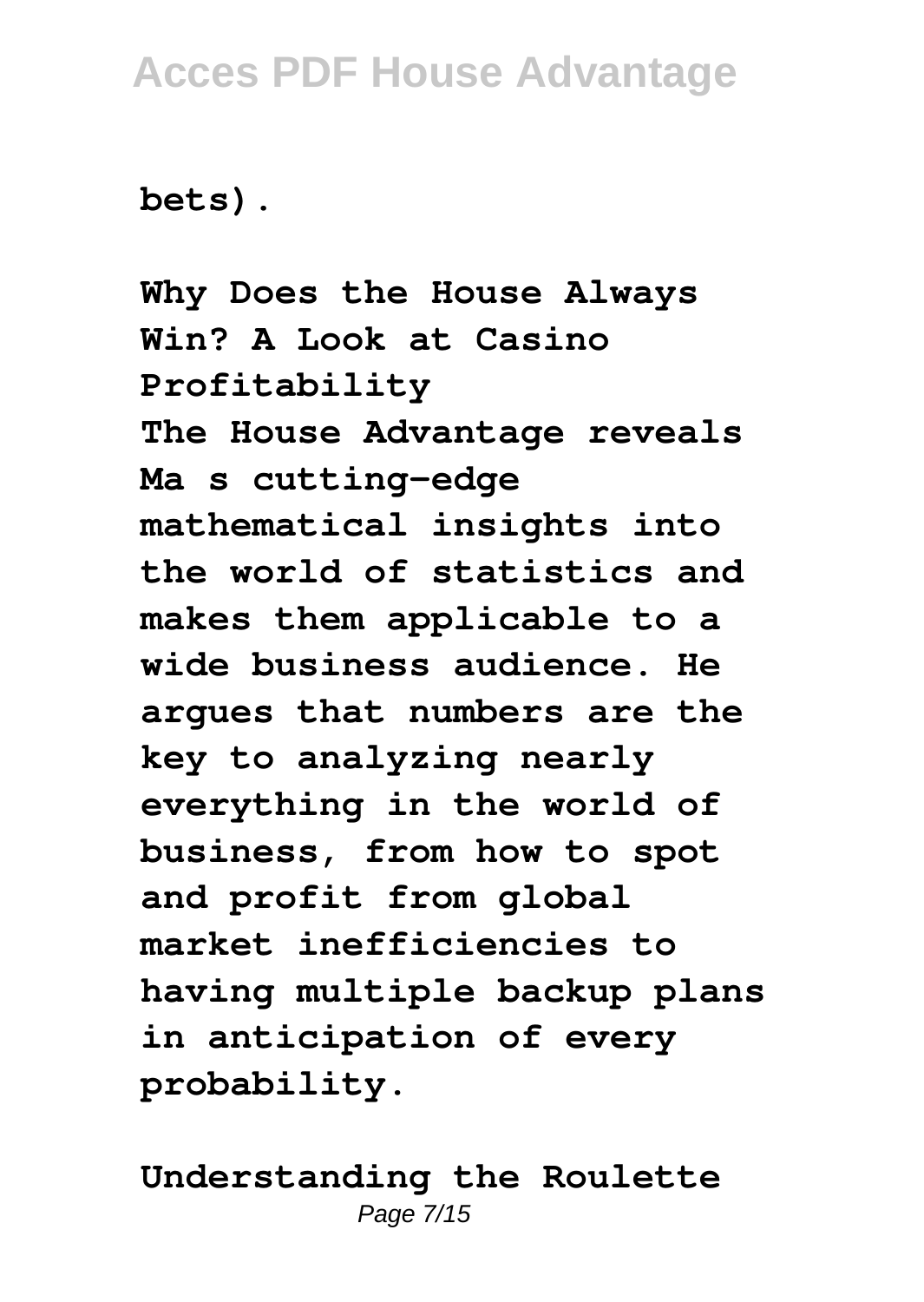**House Edge - Casino News Daily**

**In fact, when a casino offers 3-4-5 odds on line bets, the overall house edge falls below one-half of one percent! That's a very tiny amount, and one that can keep you happily playing craps for hours at your favorite casino, unless you veer off-track and place bets all over the layout.**

**No House Advantage House advantage. Casino games typically provide a predictable long-term advantage to the casino, or "house", while offering the players the possibility of a short-term gain that in some** Page 8/15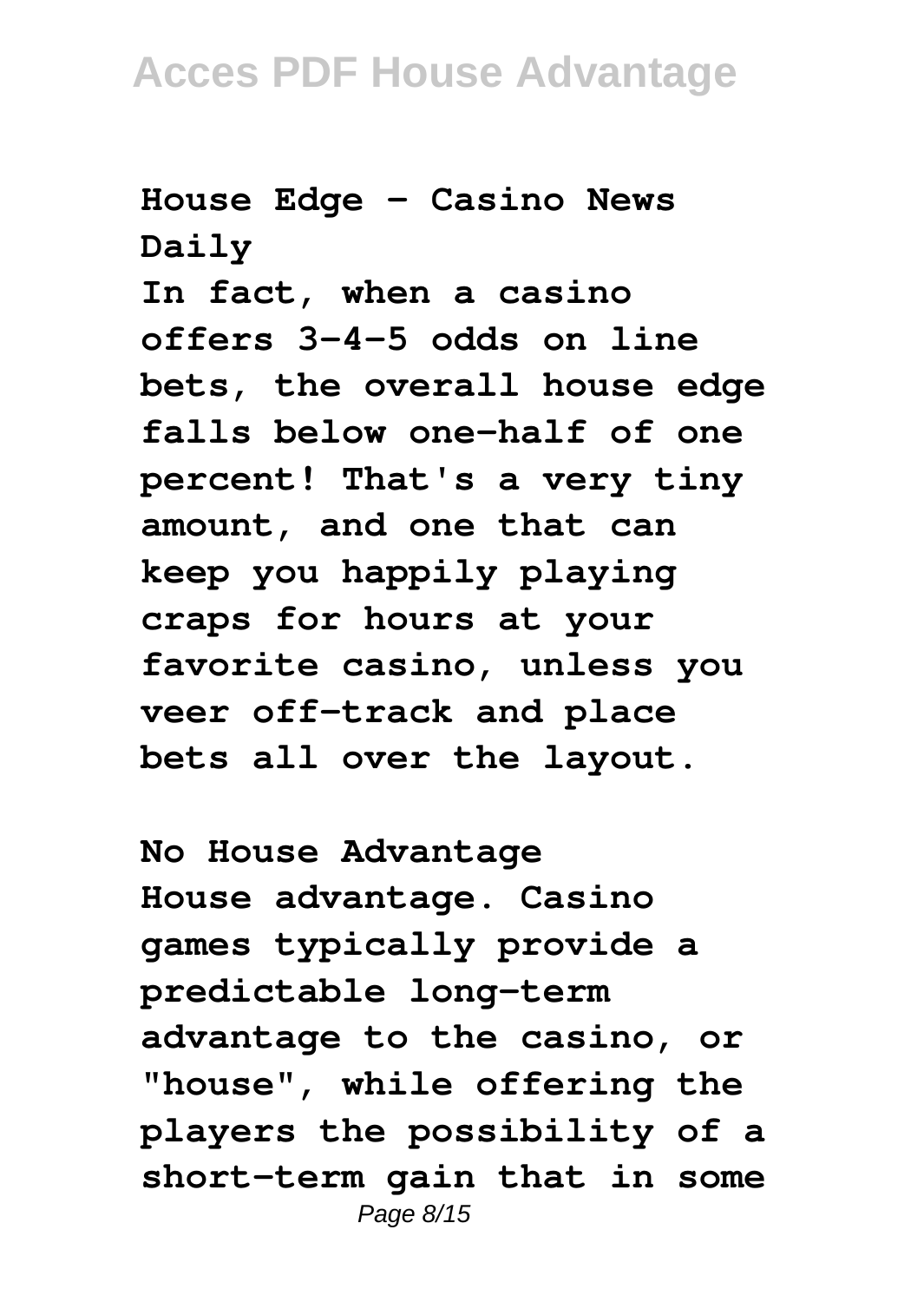**cases can be large. Some casino games have a skill element, where the players' decisions have an impact on the results.**

**In-house or Contract Staff: Advantages and Disadvantages ...**

**The House Edge is a term used to describe the mathematical advantage that the gambling game, and therefore the commercial gambling venue, has over you as you play over time. This advantage results in an assured percentage return to the venue over time, and for you an assured percentage loss of what you bet.**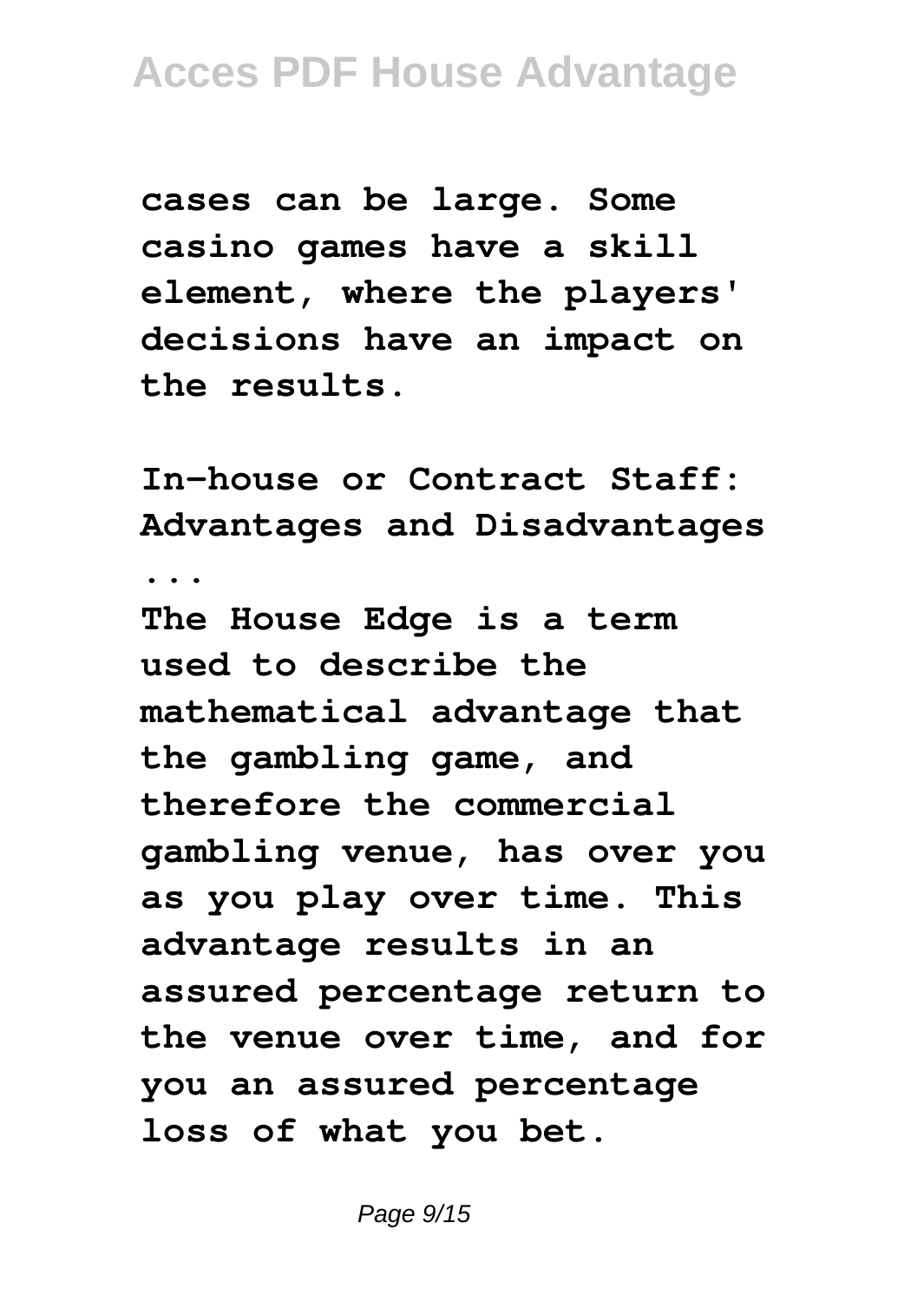**Casino House Edge Explained - Understanding The House ...**

**The advantage can shift from player to house depending on which cards have been played and the Skill in which you play your cards. Video Poker also is based on skill. If you play the perfect strategy, there are actually some games that have a positive return based on their pay table.**

**Casino game - Wikipedia The house edge is also known as the casino advantage. And it's something that exists on every table game, lotto, or slot in a casino online or on land. House edge tells** Page 10/15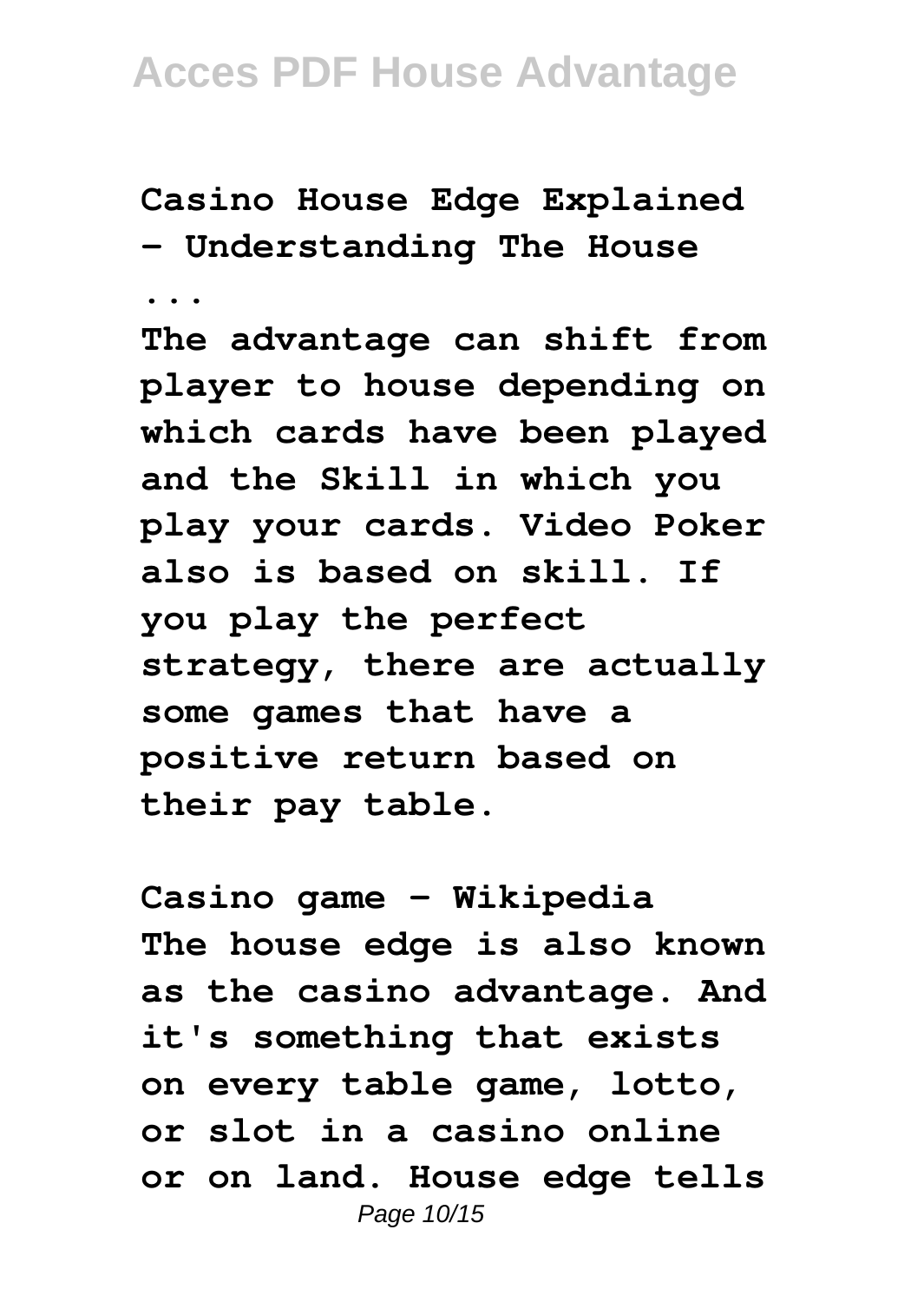**you:**

#### **Know Your Odds | The House Edge**

**Learn about the advantages of building your own house versus buying one that's already on the market. Those who are on the housing market might be wondering if building your own house is worth it. We're here to say that it is. Not only can building a house save you money, but it can provide multiple benefits you may have never considered.**

**House Edge of Casino Games Compared Advantage House Stowe Court, Stowe Street Lichfield WS13** Page 11/15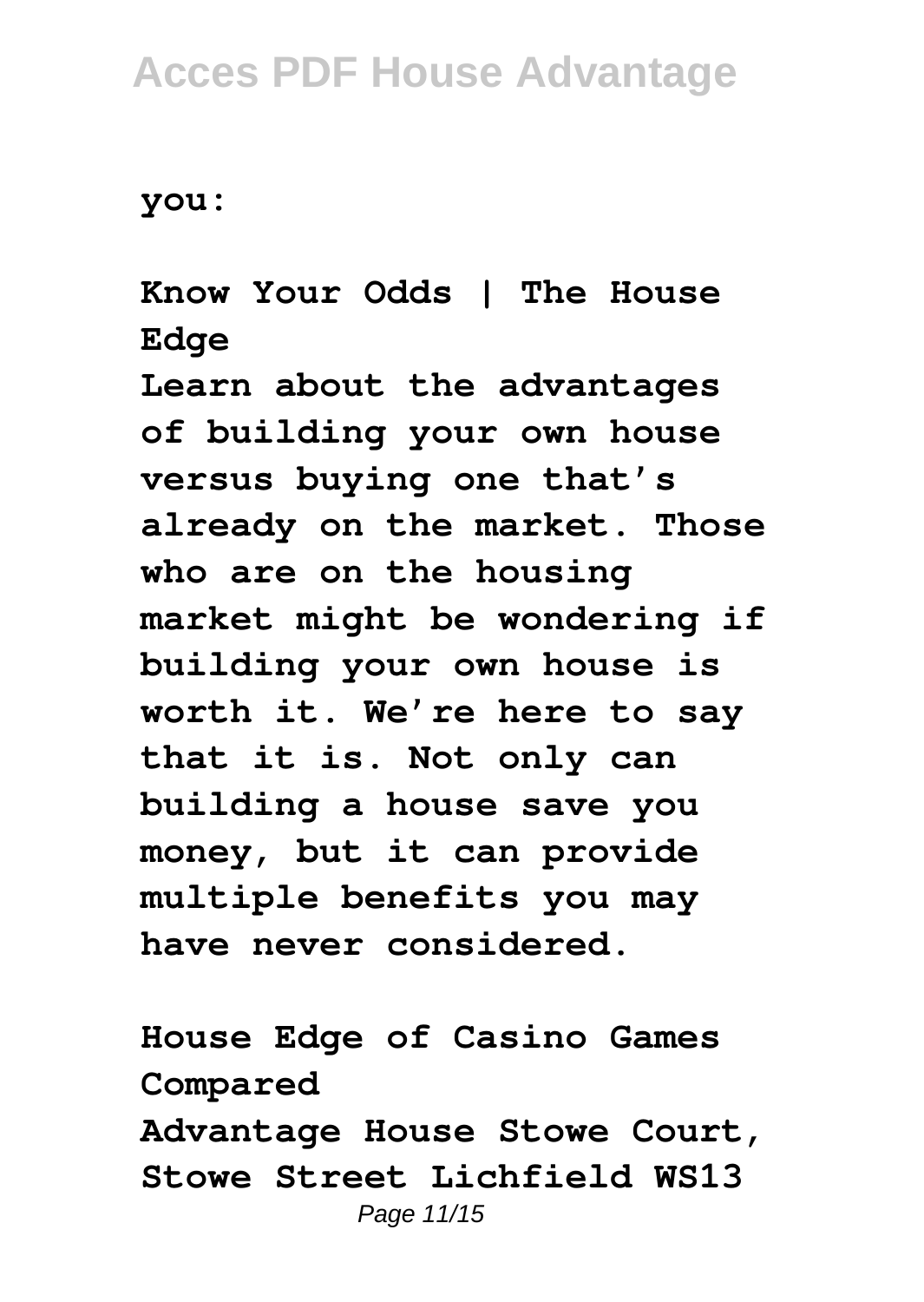**6AQ. Please use the post code WS13 6DT if using Sat Nav to find Advantage House. Information on local parking is here.. Telephone: 01543 250469 Email:**

**info@advantagehouse.co.uk**

**House Edge For Craps Bets. In Caribbean stud poker, for example, the house edge is 5.22%, which is close to that of double zero roulette at 5.26%. However the ratio of average money lost to average money wagered in Caribbean stud is only 2.56%. The player only looking at the house edge may be indifferent between roulette and Caribbean stud poker, based only the house** Page 12/15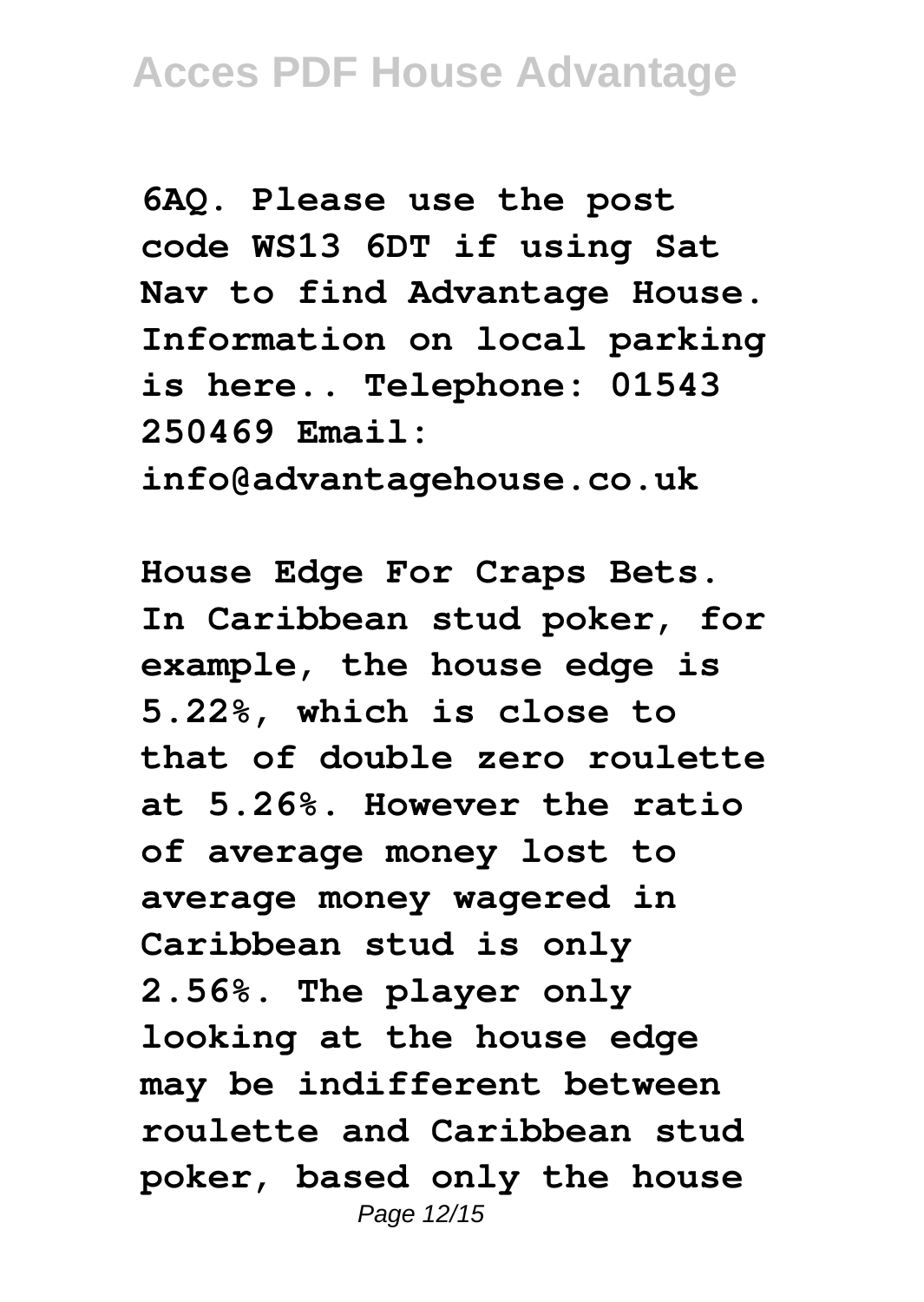**edge.**

**In House Advantage - Computer Services for Saratoga ... The house edge, the odds advantage in its favor, represents the average gross profit the casino can reliably expect to make from each game. On the games with the lowest house edge, ...**

**House Advantage House Advantage handles HALo deployment and support, which allows my IT teams to focus on other initiatives. Partnering with House Advantage for their deep expertise in customer** Page 13/15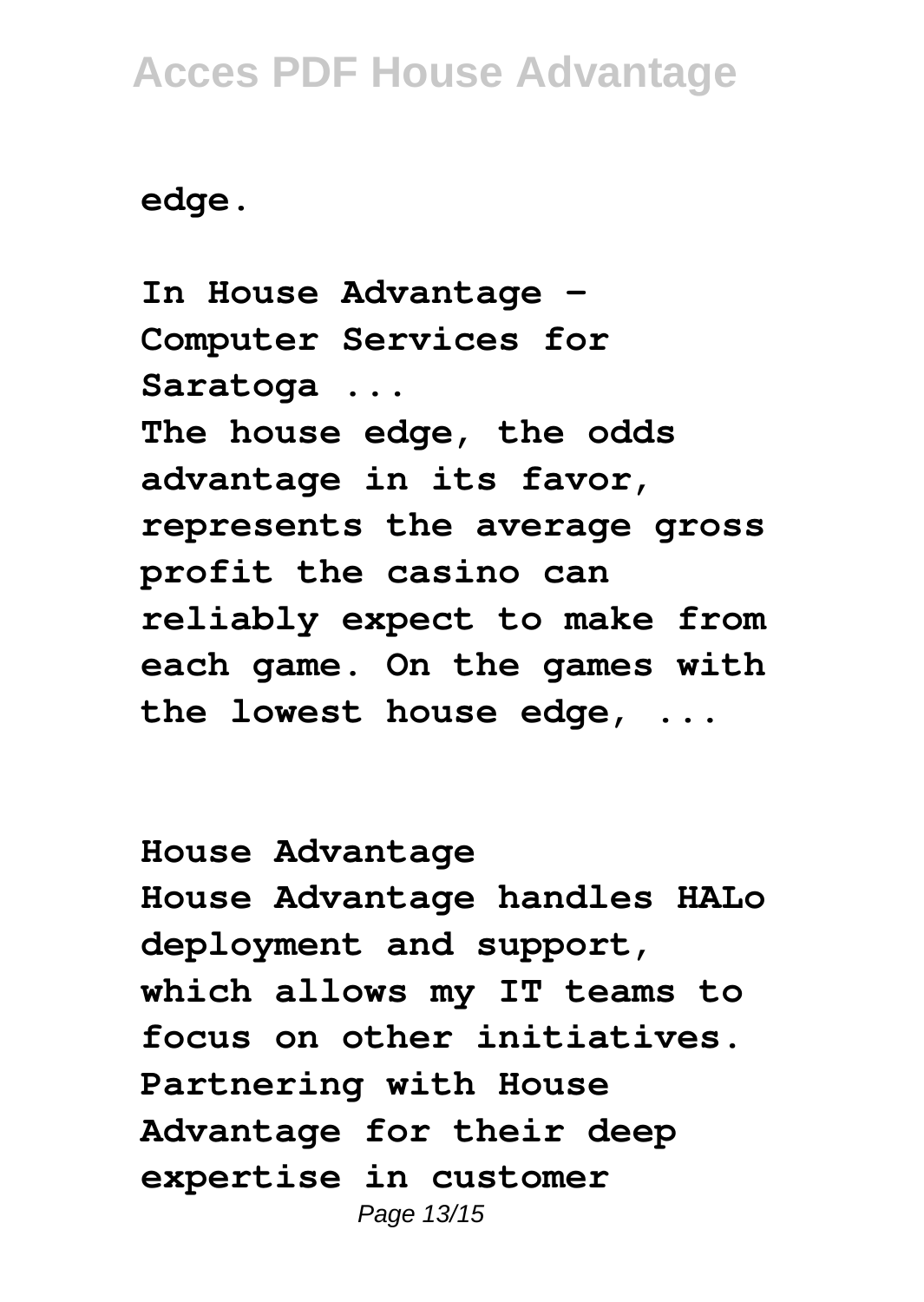**loyalty and hands-on approach has been critical to our success. CIO, international hotel group**

**The House Advantage: Playing the Odds to Win Big in ... Advantages and Disadvantages of In-House Staff: Benefits of In-House Staff: 1. Cost saving on training the employees: When the company has to train its employees for a particular job, then it is always beneficial to bring the trainer to the employees rather than arranging the ...**

**Home - Advantage House House Advantage | 1,636 followers on LinkedIn | We** Page 14/15